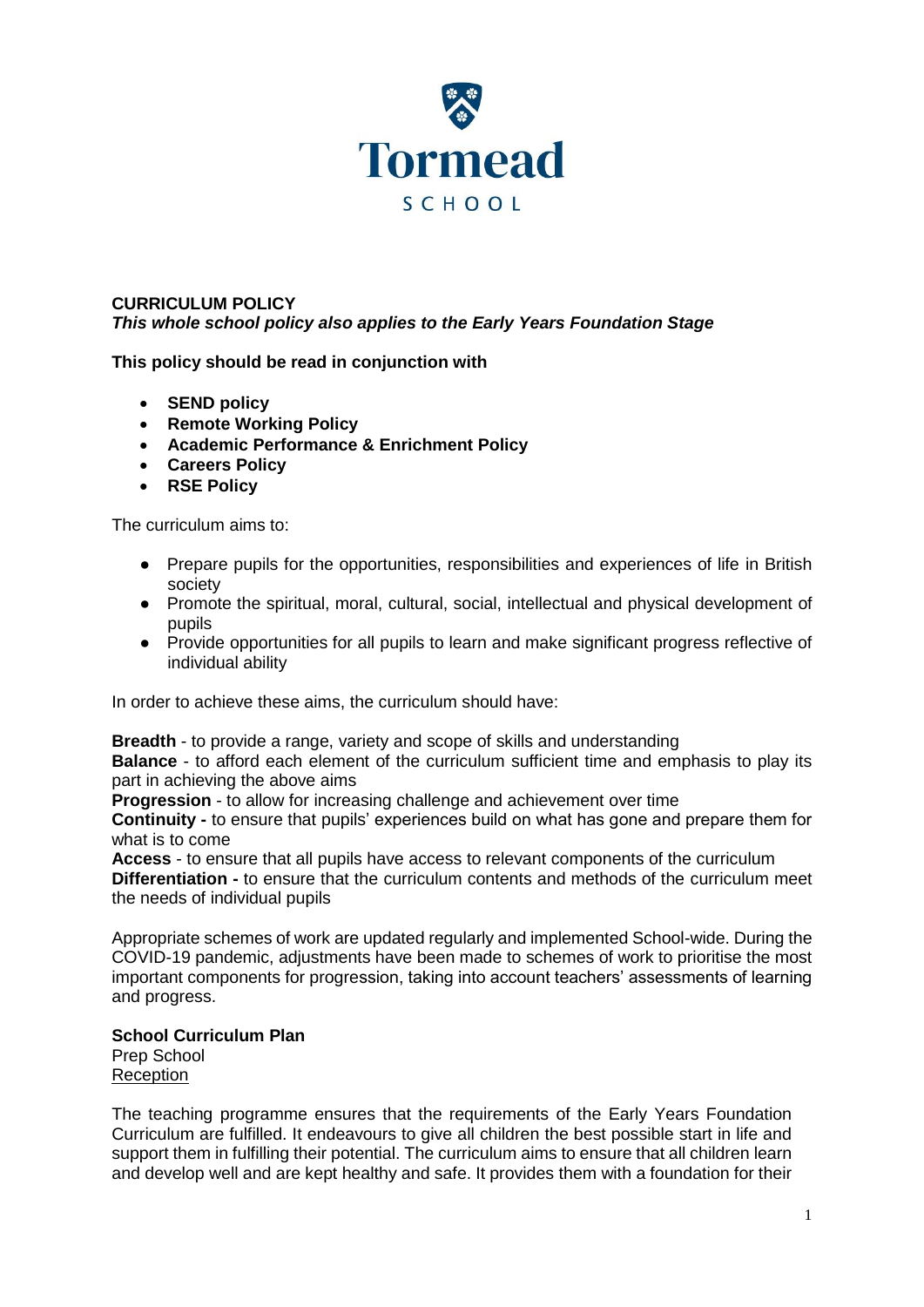school career and gives them a broad range of knowledge and skills that enable progress through school and life. There are seven areas of learning and development. The prime areas of learning develop the children's curiosity, enthusiasm and capacity for learning and forming relationships. These are Communication and Language, Physical Development and Personal, Social and Emotional Development. These are then supported by four specific areas: Literacy, Mathematics, Understanding the World and Expressive Arts and Design.

### Key Stage One and Key Stage Two

The teaching programme acknowledges and broadly follows the principles and guidelines of the National Curriculum as a basis for planning, but goes beyond and outside of it in order to provide the most challenging, interesting and relevant curriculum for our pupils. The teaching programme ensures that the pupils are given experience in the following areas:

Linguistic: To develop their skills in communication, command of language through listening, speaking, reading and writing; this aspect will be evident in all the subject areas listed below. There are also specific lessons in written and spoken English.

Mathematical: To develop their ability to make calculations, to understand and appreciate relationships and patterns in number and space and to develop their capacity to think logically and express themselves clearly. This is achieved in a variety of ways including practical activity, exploration and discussion.

Scientific: To increase their knowledge and understanding of nature, materials and forces along with developing the skills associated with science as a process of enquiry.

Technological: To include the use of information technology (IT); developing, planning and communicating ideas; working with tools, equipment, materials and components to produce good quality products and evaluating processes and products.

Human and Social: To increase their knowledge and understanding of people, their environments and how human action now and in the past, has influenced events and conditions.

Physical: To develop their physical control and co-ordination, their tactical skills and imaginative responses and an ability to evaluate and improve their performances. Pupils also gain a knowledge and understanding of the basic principles of fitness and health.

Aesthetic and Creative: To develop their knowledge, skills and understanding of the processes of making, composing and inventing.

The following subjects are covered at Key Stage One and Key Stage Two:

- English: drama and library skills, spelling and handwriting lessons
- Mathematics: including 'Talk Maths' lessons which focus on maths vocabulary, problem solving and the application of maths. From Year 1 (Summer Term), the 'Times Tables Challenge' focuses initially on learning the times tables before moving on to improving knowledge and understanding of the manipulation of number and number facts
- Science
- Information Technology (IT)
- Personal, Social and Health Education (PSHE)
- Humanities (History and Geography)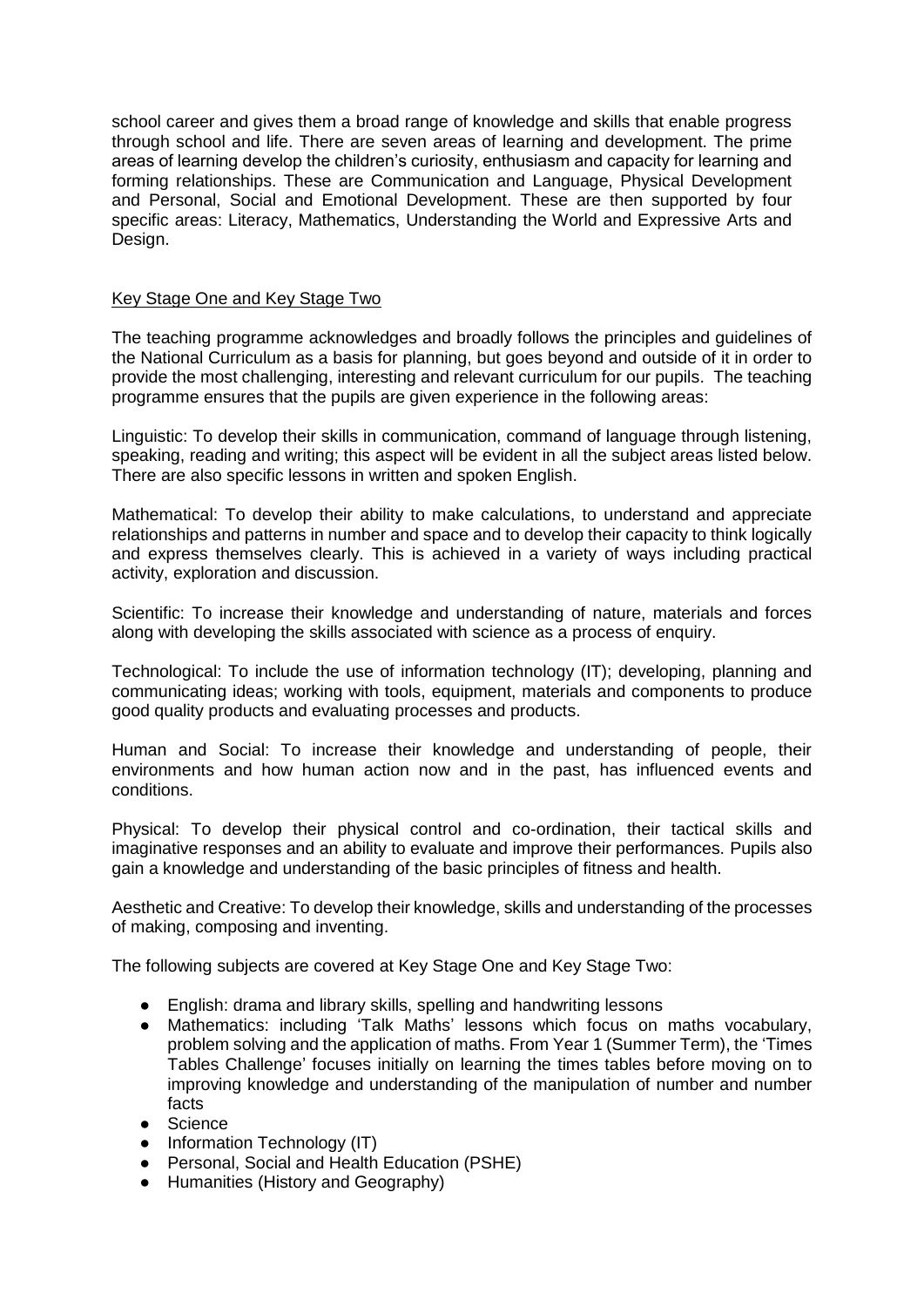- Art
- Design Technology
- Music
- PE which includes gymnastics and swimming (swimming from Spring Term for Reception)
- German (reception to Year 5), French (from Year 3), Spanish (fYear 6) and Latin (from Year 5)
- Religious Education
- Critical Thinking

## Senior School

Throughout the Senior School curriculum, pupils are given broad experience of linguistic, mathematical, scientific, technological, human and social, physical and aesthetic and creative elements of education which enables them to acquire and develop their speaking, listening, literacy and numeracy skills.

## **Areas of Experience**

In constructing our curriculum for the compulsory years we aim to cover the following areas of learning:

- **Linguistic (mainly through English and Modern and Classical Languages)**  - developing pupils' communication skills and increasing their command of language through listening, speaking, reading and writing.
- **Mathematical (mainly through Mathematics) -** developing pupils' numeracy and ability to make calculations, to understand and appreciate relationships and patterns in number and space and to develop their capacity to think logically and express themselves clearly.
- **Scientific (mainly through Biology, Chemistry and Physics) –** developing pupils' knowledge and understanding of nature, materials and forces and developing the skills associated with science as a process of enquiry: for example, observing, forming hypotheses, conducting experiments and recording their findings.
- **Technological (mainly through IT and Design technology)** developing pupils' technological skills through the use of information and communication technology (IT); developing, planning and communicating ideas; in Design in particular, through working with tools, equipment, materials and components to produce good quality products; and evaluating processes and products.
- **Human, social, cultural (mainly through the humanities social sciences**  and MFL) developing pupils' knowledge and understanding of people, societies, different cultures and the environment, and of how human action, now and in the past, has influenced events and conditions.
- **Physical (mainly through PE and Games)**  developing pupils' knowledge and understanding of the basic principles of fitness and health; and developing pupils' physical control and co-ordination as well as their tactical skills and imaginative responses, and helping them to evaluate and improve their performance.
- **Aesthetic and creative (mainly through Art, Music, Drama, English, Design Technology and Food & Nutrition)** This area is concerned with the processes of making, composing and inventing including developing pupils' personal, imaginative, and practical, responses.

It is, of course, the case that the above areas are communicated through a range of different subjects and through more general aspects of pupil experience in school, not least, for example, through tutor time, PSHE, assemblies, extra-curricular activity and opportunities.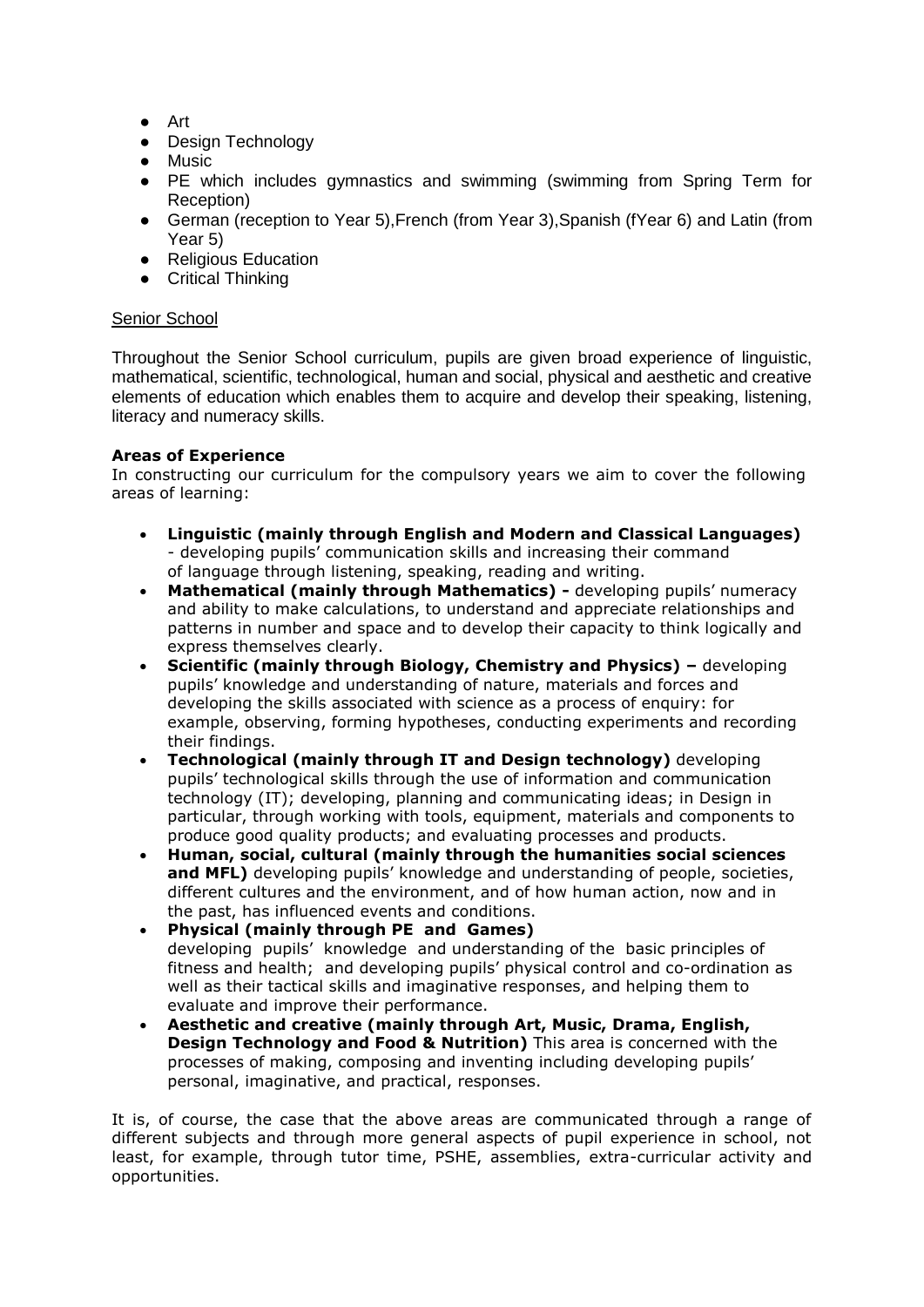# Lower School – Years 7 to 9 (Key Stage Three)

During Years 7 to 9 pupils study:

- English
- Mathematics
- Biology, Chemistry and Physics (as separate subjects)
- Design & Technology
- Food & Nutrition
- Modern Foreign Languages (French, German and Spanish in Year 7; pupils opt for 2 of these to continue in Years 8-9)
- Classics (Latin, with elements of Greek and Classical Civilisation introduced in Year 9)
- Humanities (History, Geography and Religious Education)
- Arts education (Art, Drama and Music)
- Physical Education, IT and PSHE with Citizenship
- Year 7 pupils study the School's in-house Cogito programme; Year 7 and 8 pupils follow the School's in-house Floreo programme.

# Upper School — Years 10 and 11 (Key Stage Four)

Courses of study for public examinations at this level are for either GCSE or IGCSE qualifications, determined by the head of the relevant academic department. These are collectively referred to as GCSEs.

Pupils study ten subjects for GCSE, including a compulsory core of:

- English Language and English Literature
- Mathematics
- A Modern Foreign Language (French, German or Spanish)
- Science: pupils choose a minimum of two sciences from Biology, Chemistry and Physics.

To take into account individual aptitudes and preferences, pupils also have a free choice of options, subject to demand and timetabling restraints, from:

- Art
- Classical Civilisation
- Computer Science
- Design & Technology Resistant Materials
- Drama
- Food & Nutrition
- French
- **Geography**
- German
- Classical Greek
- History
- Latin
- **Music**
- Physical Education
- Religious Studies
- Spanish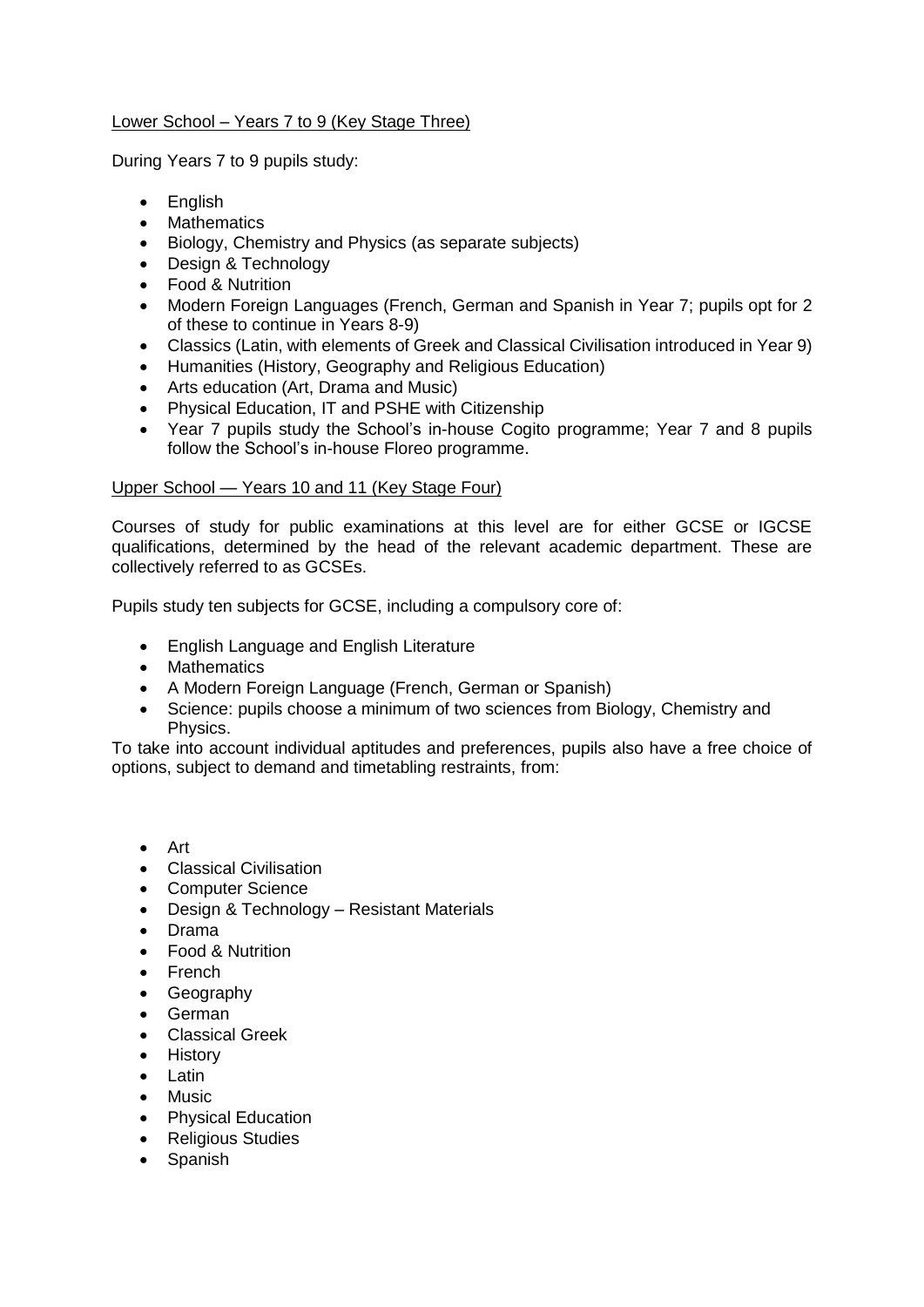We recommend that pupils follow a broad and balanced curriculum until the end of Year 11, so that no career paths are closed off and every pupil has the opportunity to gain the best possible examination results.

In previous years, some pupils have studied for 9 GCSEs. From 2020 onwards, all pupils will be expected to pursue 10 GCSEs. Pupils' progress is continually monitored, and an intervention may be suggested if it is clear that academic load is causing significant negative impact to a particular pupil.

In addition to examination subjects, all pupils have classes in:

- Physical Education
- Religious Education
- PSHE with Citizenship
- Level 2 Further Mathematics (taught in maths lesson to the most able)

In Year 11, pupils also have classes in:

• Careers and Professional Development Guidance

Every pupil is strongly encouraged to undertake work experience after the GCSE examinations.

### Sixth Form – Lower 6th and Upper 6th (Key Stage Five)

A L6 pupil may choose between the following routes:

- Four A Level subjects, one of which she will most probably drop at the end of L6. taking an AS Level in that subject only if she chooses to sit the exam and it is available. Pupils will also undertake "Symposium", an in-house extended project.
- Three A Level subjects (all of which will be studied for the entire two years) plus the Extended Project Qualification (EPQ), which leads to an additional external qualification.
- Three A Level subjects plus Symposium.
- Three A Level subjects, Level 3 Mathematical Studies plus Symposium

The AS option is not available in all subjects at the discretion of the Head of Department, with some subjects taking a linear approach to teaching A level. Pupils are fully informed before making their subject choices.

Pupils have a completely free choice from the following courses of study, subject to demand and timetabling considerations:

- Art
- Biology
- Chemistry
- Classical Civilisation
- Computer Science
- Design & Technology Product Design
- Economics
- English Literature
- French
- Geography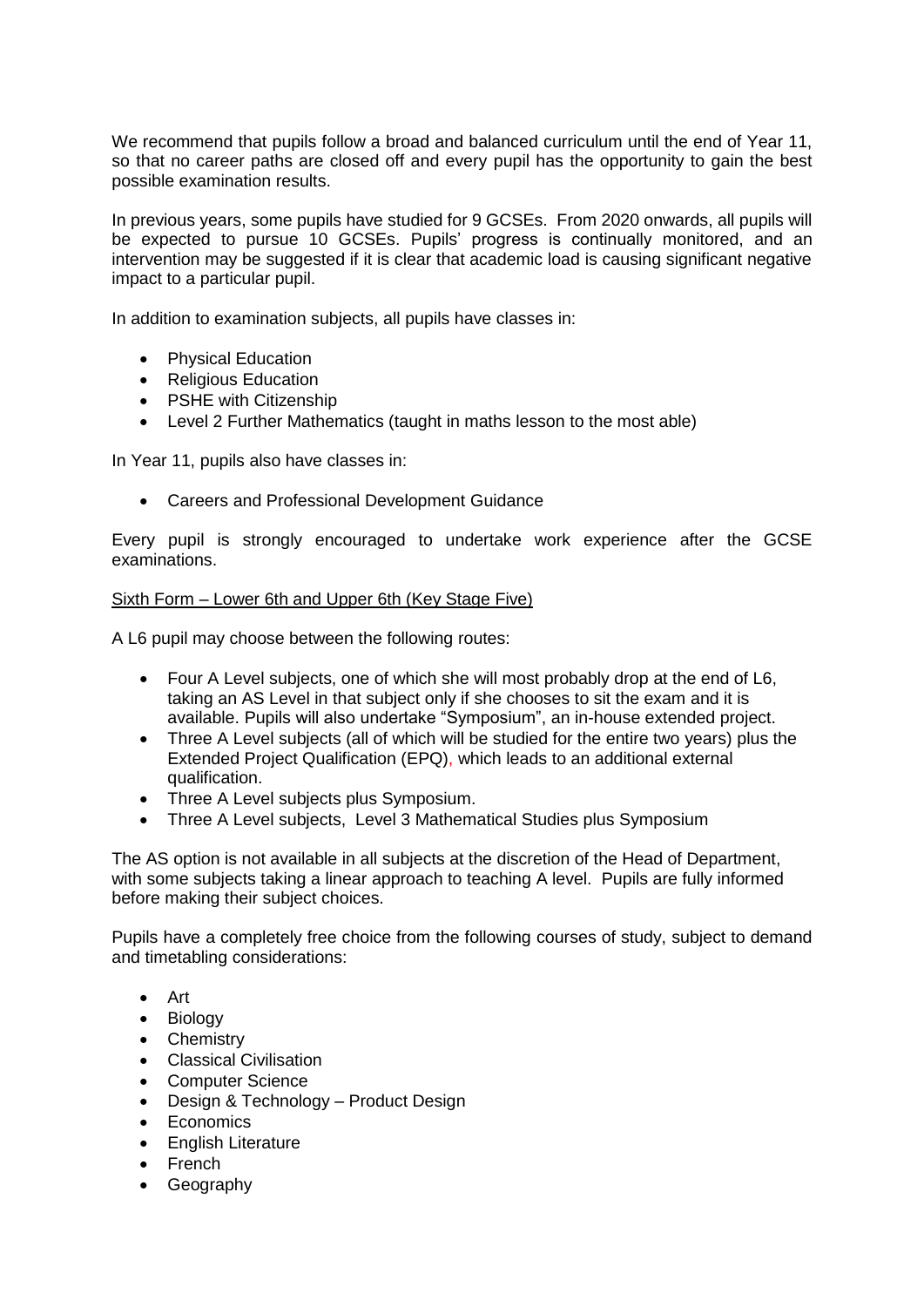- German
- Classical Greek
- Government & Politics
- History
- Latin
- **Mathematics**
- Further Mathematics
- Music
- Physical Education
- Physics
- Psychology
- Religious Studies
- Spanish
- Theatre Studies

The timetable is built around the choices made by the Sixth Form. Wherever possible each subject is taught by two members of staff, giving different perspectives on the subject.

In addition to examination subjects, all pupils have a weekly sports afternoon with a wide range of options available both on and off site. All pupils take part in the Horizons and Sixth Sense programmes which cover of a variety of life skills; careers and professional development guidance; and PSHE with Citizenship topics.

# **Teaching and Learning**

### Philosophy

Tormead is an accredited High Performance Learning (HPL) World Class School. HPL empowers all learners to develop their potential to perform at their highest level. It consists of a set of 20 Advanced Cognitive Performance Characteristics (ACPs) and 10 Values, Attitudes and Attributes (VAAs) that, when followed, will enable each pupil to become a successful learner. Please see appendices for ACP and VAA lists.

Teaching styles are supportive, enthusiastic and rigorous, underpinned by excellent subject knowledge at a higher level. Pupils are encouraged to ask questions and to seek help if needed. Heads of Department oversee the adoption of teaching methods and approaches which are innovative and appropriate to subject demand and the needs of pupils.

A range of learning styles are taken into account when planning and teaching. Lesson planning recognises that learning occurs through active intellectual engagement on the part of the learner, that it involves feelings, that it should always be in context and must link new knowledge with previous understanding.

Both teachers and pupils have high expectations and achieve high academic standards. In the Prep School, surgeries are offered to Year 6 pupils in Maths. All Senior School departments run surgeries, where pupils may seek help with difficulties, strengthen their learning dialogue or try more advanced work. A system of academic mentors is also in place, where teachers help the pupils with their studies. Study skills are taught in all sections of the School. As pupils progress through the School they are supported as they make appropriate curriculum choices and encouraged to take greater responsibility for their own learning and time management.

Compulsory Independent Study periods allow pupils to work independently, in a quiet room under the supervision of a teacher. The Senior School timetable includes a daily supervised half hour Independent Study session for pupils in Years 7 to 11. Hour-long independent study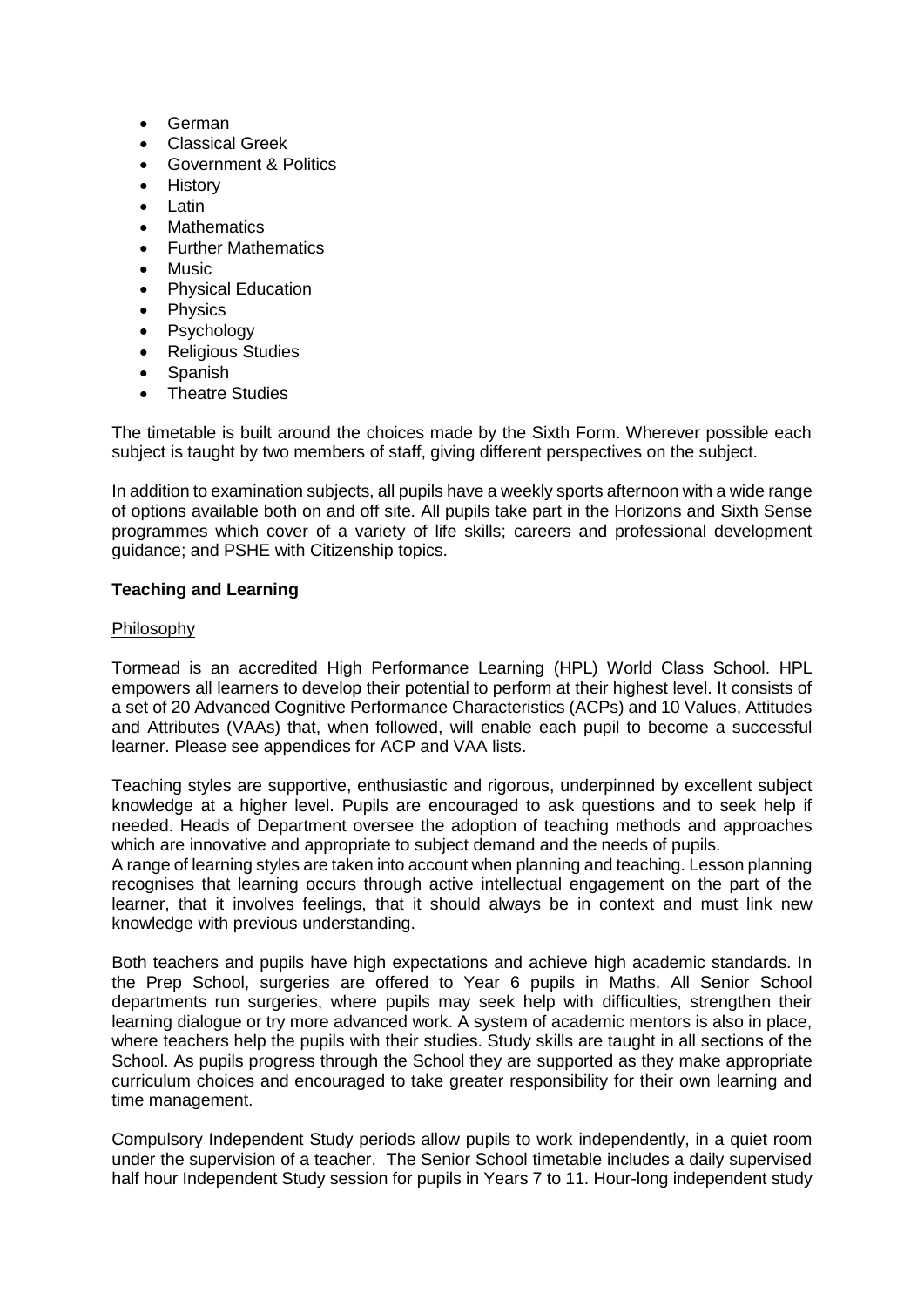sessions are built into the fortnightly timetable.

Those currently taking 9 GCSEs in Years 10 and 11 will have 4 more IS sessions per fortnight. Those pupils in Y11 currently studying Double Science only have 4 IS sessions.

Pupils in the Sixth Form are expected to manage their own workload, taking advantage of free periods and the areas of the school that are devoted to their quiet study.

#### Homework

Homework is an integral part of the curriculum. It helps pupils acquire the skills needed for self-organisation, encourages independent learning, consolidates understanding and helps to foster a sense of responsibility. It also gives parents the opportunity to be involved in their daughter's learning and promotes the home-school partnership. Differentiated homework is set where appropriate, so that all pupils can find the appropriate level of challenge and support in independent tasks.

### Special Educational Needs and Disabilities (SEND)

The School is committed to recognising and addressing the needs of pupils with SEND, whether of a permanent or temporary nature, and provides for these in different ways. These include individual support lessons, differentiation within whole-class lessons and extra time or other allowances in examinations, where need has been identified and evidenced in line with exam board regulations. The SEND register is updated and consulted regularly so that teachers can identify each pupil's needs as described in her education, health and care (EHC) plan and/ or individual education plan (IEP). Please see SEND Policy for more details.

### More Able Pupils

While recognising that all pupils at Tormead are of above-average ability relative to national standards, the School is committed to identifying those who display advanced HPL characteristics. Staff provide for these pupils not only through differentiated classroom teaching but also through departments and enrichment activities such as the Beacon Programme.

#### Other Particular Needs

The school is committed to ensuring that pupils with particular needs, other than those stated above (e.g. looked after children, young carers or those with specific health concerns) will receive the support they need to achieve educationally.

## PSHE

There is a clear expectation that staff must do everything they can to prevent a culture developing that is hostile to the protected characteristics which are<sup>1</sup>:

- Age
- **Disability**
- Gender reassignment
- Marriage and civil partnership
- Pregnancy and maternity
- Race

 $\overline{a}$ 

• Religion or beliefs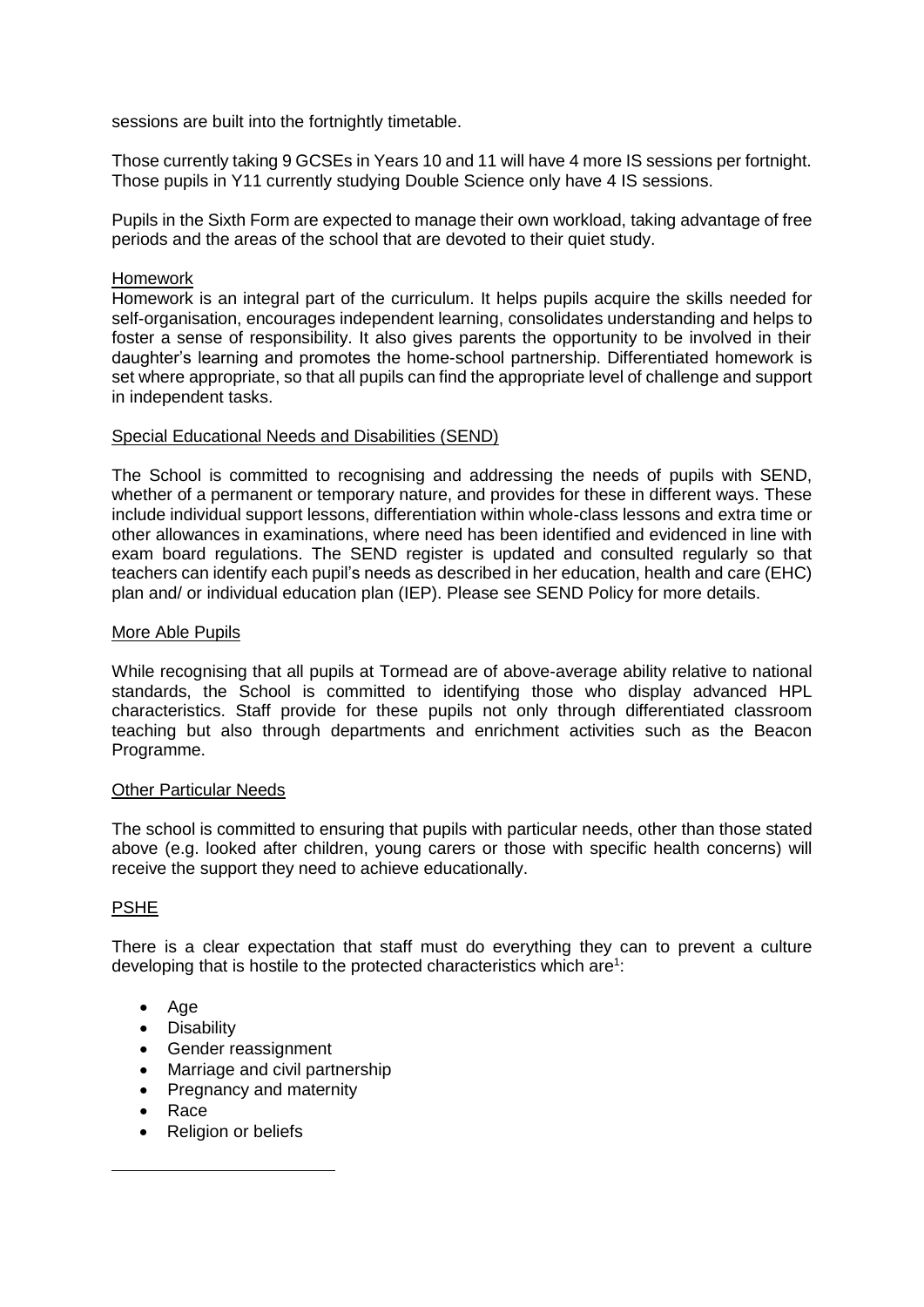- Sex
- Sexual orientation

All pupils receive PSHE with Citizenship education which reflects the school's aims and ethos as well as the Fundamental British Values:

- democracy
- the rule of law
- individual liberty
- mutual respect for and tolerance of those with different faiths and beliefs and for those without faith

This programme promotes our clear expectation of respect and a culture of tolerance and diversity with particular regard to the protected characteristics under the Equality Act 2010. It prepares the pupils for the opportunities, responsibilities and experience of life in British Society. These ideas and values are also embedded throughout the curriculum and noncurriculum areas within the school.

#### Relationships and Sex Education

Relationships and sex education is carried out principally within PSHE lessons, and is dealt with across year groups according to the needs and maturity of pupils at different ages. <sup>2</sup>Please refer to the RSE policy for more details.

#### **Careers**

Tormead follows a structured programme of Careers and Professional Development Education throughout the Senior School with discrete lessons in Years 8, 11 and the Sixth Form (via the Sixth Sense programme). Individual and timely advice is offered to all pupils in Year 9, Year 11 and the Upper Sixth. Pupils are encouraged to fulfil their potential and consider a broad range of career options. Key skills such as decision-making and self-evaluation are encouraged to ensure that the pupils are fully equipped to make appropriate choices regarding their futures. Appropriate, informed and impartial advice is offered by the Head of Careers and Professional Development, supported by a range of resources (both physical and virtual) which are impartial, age appropriate, inspiring, credible, accurate and up to date.<sup>3</sup>

#### Character Education

Pupils are encouraged to build proficiency in the 10 VAAs not only in their academic pursuits but also by participating in the wide range of extra-curricular opportunities on offer at Tormead. The Assistant Head: Co-curriculum oversees a programme of volunteering opportunities for Sixth Form pupils, both locally and abroad, as well as a variety of charitable efforts and community-based enterprises which are open to pupils throughout the school. These are supported by the Duke of Edinburgh's Award Scheme, optional from Year 10 onwards, and through House activities. In this way, we prepare the pupils to engage more broadly with society.

Date of Last Review: 13<sup>th</sup> October 2021

### **By Resolution of the Governing Body:**

-